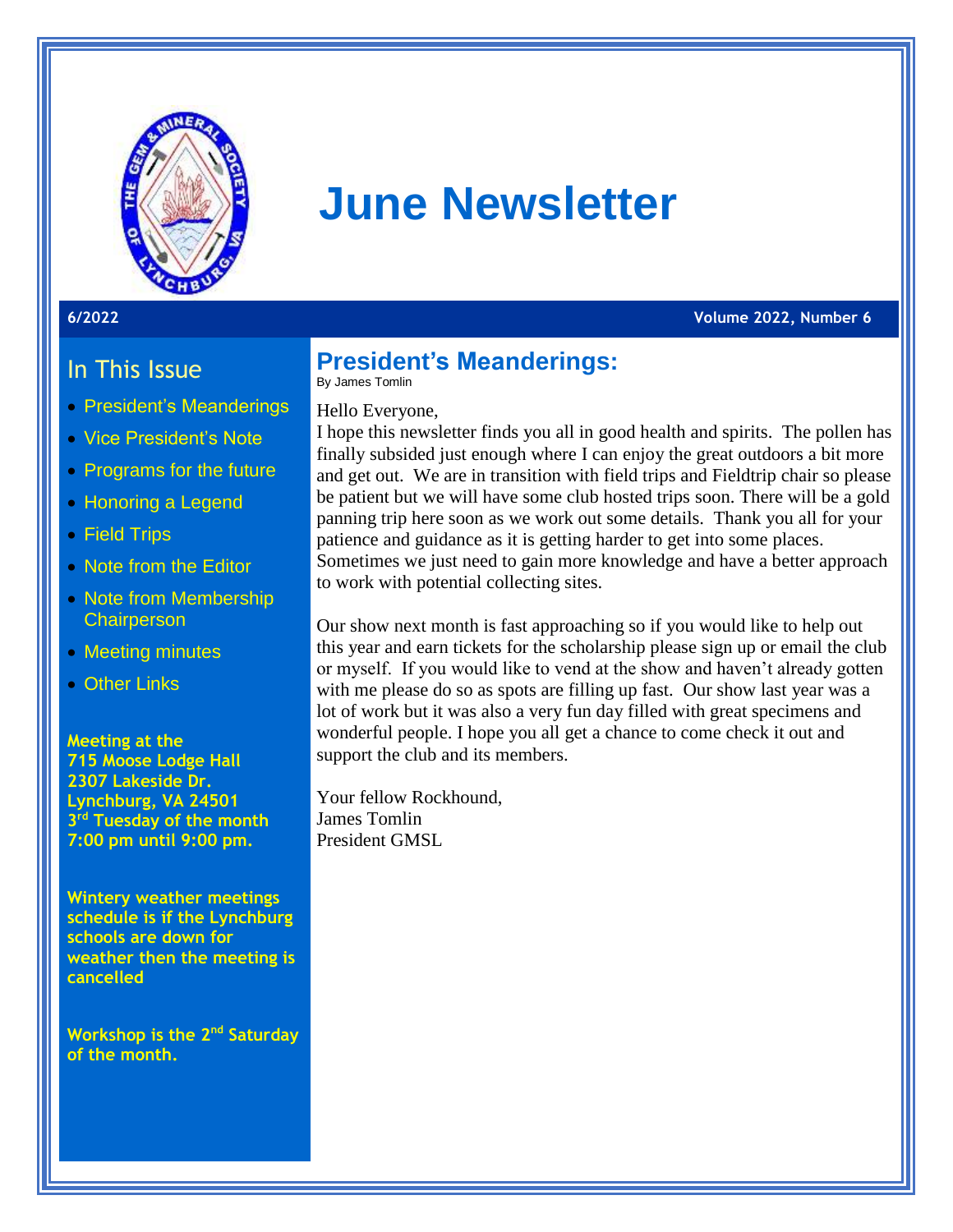#### **2020 Officers**

**PRESIDENT James Tomlin (434)258-2886 tomlin.jamesm@yahoo.com**

**First Vice President Steve Boylan (434)473-2479 Steveboylan11@yahoo.com**

**Second Vice President Carl Pilat [choptankpirate@yahoo.com](mailto:choptankpirate@yahoo.com)**

**Secretary – Holly Tomlin Fireeyez1981@yahoo.com**

**Treasurer – Joan Moore jmoore64@msn.com**

**Membership – Debbie Wade debbie5227@yahoo.com**

**Editor – Steve Gordon (434) 942-1836 stevegordon@comcast.net**

**Members At Large - Eric Routon**

**Youth Out Reach**

### **First Vice President**

Virginia is the best commonwealth to find rocks and minerals because we are excited about the Gem and Mineral Society of Lynchburg. What we do is important. What we do is the good stuff. I am just saying. And now you know.

Cheers Steve Boylan



### **Programs for 2022**

#### **JUNE MEETING**

Crystallography by Steve Boylan

Everybody interested in rocks, minerals and solids needs to know something about crystallography. This presentation shows how sample morphology and symmetry are connected by X-ray diffraction. Presentation will feature pyrite, garnet and galena. There may be a test.

Reference:

[https://www.slideshare.net/SteveBoylan2/edit\\_my\\_uploads](https://www.slideshare.net/SteveBoylan2/edit_my_uploads)

### **JULY MEETING**

No program yet. July 23, 2021 Annual Show and Sell 715 Moose Lodge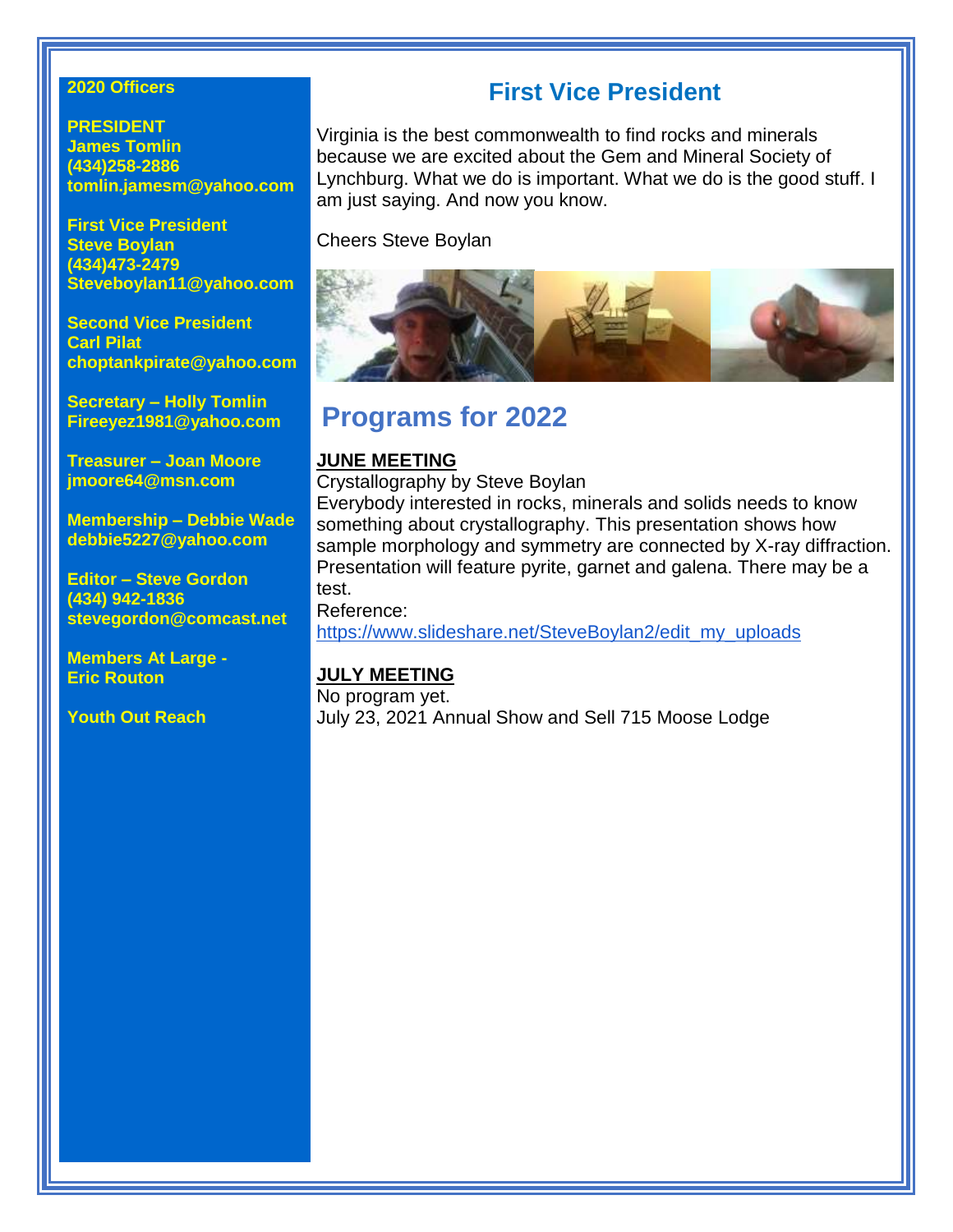### Field Trips Club Field Trips

Our show on July 23 from 10:00 am to 6 pm.

**South Eastern Federation Field Trips (Dixie Mineral)**

**Saturday, June 25, 2022 9:00 a.m. Eastern Time Propst Farm Maiden, NC Fee: Ages 14 and up: \$30 Ages 11-13: \$15 Ages 10 and under: Free**

**Friday, July 15, 2022 Thermal City Gold Mine 5240 US 221 North Highway, Union Mills, NC 28167 Open 8:30 a.m. to 5 p.m. Limit 35 People Registration Required Fee: \$10 per person site fee Recommend pets stay home; need to be controlled if camping**

DMC field trips will continue to be planned and scheduled, but may be cancelled or rescheduled pending COVID-19 status. If there are any changes to a trip, all contacts listed for DMC member clubs will be notified via email as soon as possible. The DMC trip schedule page on the SFMS website [\(https://www.southeastfed.org/sfms-field-trips/dmc-field-trip-program/dmc-field](https://amfed.us12.list-manage.com/track/click?u=80754e4f918a2ae19a26a2449&id=7baf89ea34&e=eb40214e97)[trip-schedule\)](https://amfed.us12.list-manage.com/track/click?u=80754e4f918a2ae19a26a2449&id=7baf89ea34&e=eb40214e97) will also be updated with the current status of trips. **Lori Carter, DMC Coordinator**

**Interested see Flyer sent out – If you did not get the flyer let me know.**

### Note from the Editor

Hello All,

I forgot what day my anniversary was on and yes it was on Tuesday the day of the meeting. So I choose to stay home with my wife that night instead of coming to the meeting. I have not been doing much with my rocks as I am trying to complete my work shed. It is very close to being complete so now I just have to get motivated on a project. The summer is upon us and I hope we get a trip to go and spend the day digging for some rock. It has been a long time since I have been on a dig and I am really looking forward to our next dig.

I would love some pictures from any of you and about anything to put in the newsletter. I am giving out of my own pictures so please send me some of yours. Or give me something else to put in the place. That would give me some other inspiration and maybe bring joy to others also.

That is all for now, Steve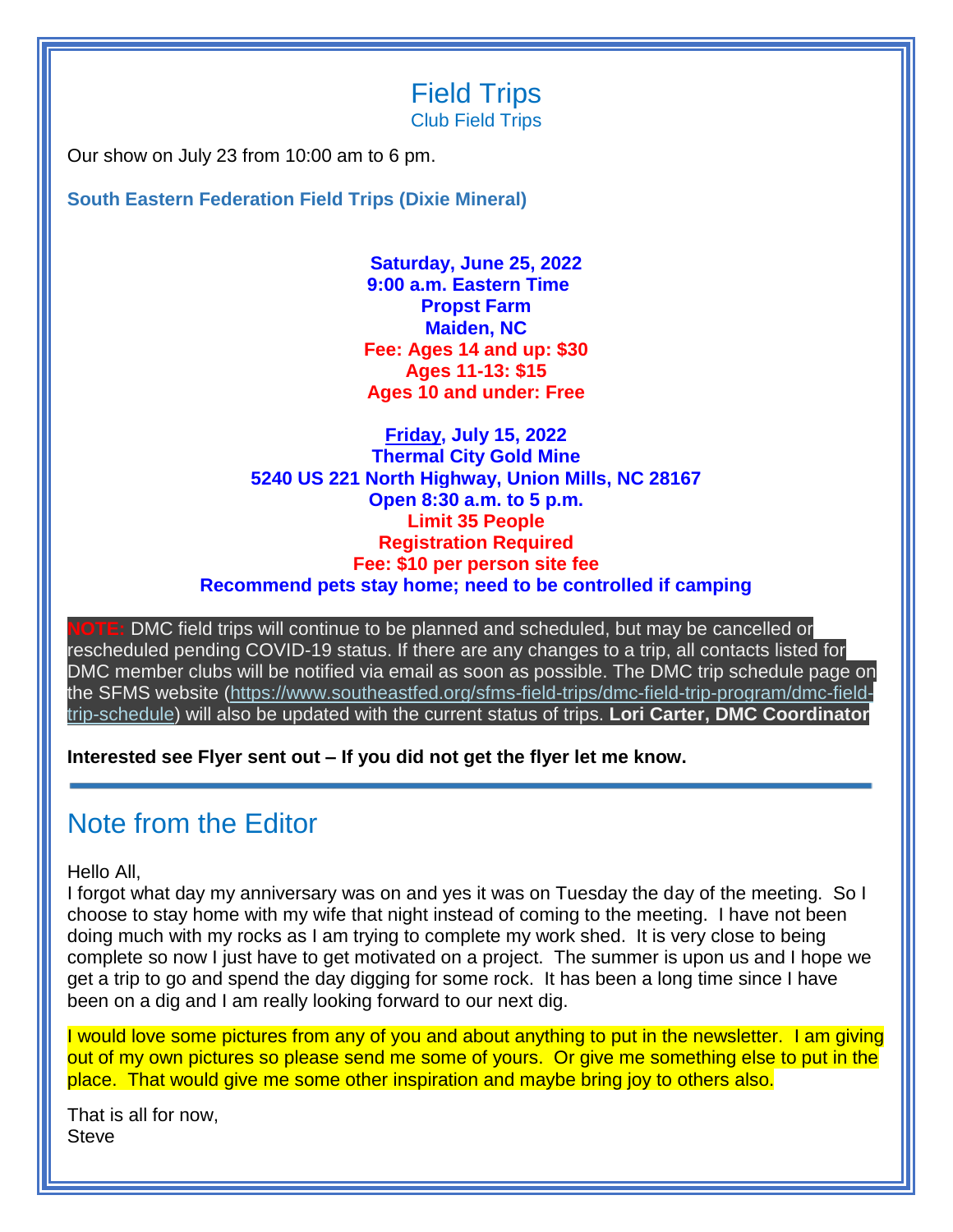### **Note from the Membership Chair-person Debbie Wade**

Hello all,

First, a reminder that our Gem and Mineral Society of Lynchburg is now on a January 1 through December 31 membership year. Membership fees are now all due annually before January 31st. Very few members have renewed thus far.

Our rates have changed:

 Single adult membership is still \$15 annually. Two adult memberships and/or up to 6 dependents is \$25 annually.

Membership badges are new also. I shall be issuing the new ones to everybody, hopefully catching a few of you at our monthly meeting to save some time and stamps. When you receive the new one, you can trash the old ones.

We currently have 129 members. (adding up the new members)

If you have any further questions, do not hesitate to contact me.

#### **Would you care to grow some glittering crystal geodes in eggshells with your kids? Here's the link:**

<https://www.hgtv.com/design/make-and-celebrate/handmade/diy-eggshell-crystal-geodes>

I get the newsletter from Emerald Hollow Mine. This article was referenced and I found it quite interesting. Maybe something for one of our newsletters? Emerald Hollow Mine is an awesome newsletter for someone like me, a novice :)

### [What are the most Earth-like worlds we've found?](https://www.planetary.org/articles/earth-like-worlds)

Sincerely,

Debbie Wade Membership Chair

### **Your GMSL membership entitles you to:**

- \* receive our monthly newsletters
- \* attend our monthly meetings
- \* participate in members-only GMSL fieldtrips to quarries, mines, & events related to gems & minerals
- \* purchase club t-shirts or hoodies
- \* discounts with several "rock" stores and venders for current members with badges
- \* attend our club member's only workshop each month
- \* a chance to win a \$500 annual scholarship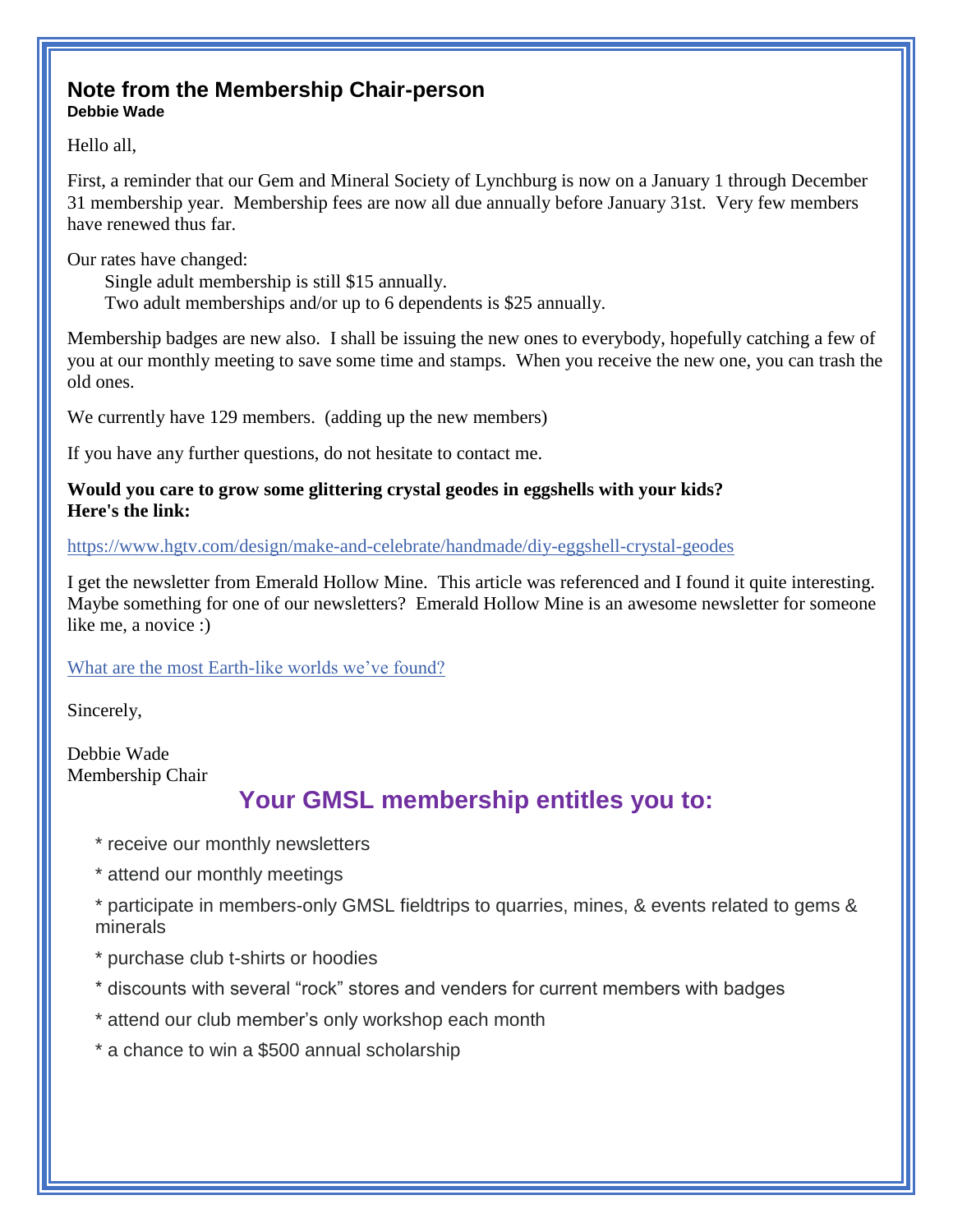**Gem & Mineral Society of Lynchburg Meeting Minutes** May 17, 2022

**Attendance**: 27 Members 0 Guests

**Meeting Called to Order By**: James Tomlin

**On Time Drawing Winners**: Bill Livingston, Ann Maurice, Eric Routon, Jim Hagdon, Dave Callahan, Rodger Linkenhoker, Susan Brogan, James Tomlin, Nancy Linkenhoker, Rob Johnson, David Brogan, Carl Pilat, Debbie Wade, Steve Boylan and Rona Haskins

**50/50 Winner**: John McGee won \$9.50

**Old Business**: We need volunteers for our July 23rd show. You will earn 1 entry into our annual scholarship drawing for volunteering for our show. Sign-up sheets will be at each meeting.

We need plenty of people to help make items during our monthly workshops for the club to sell at the Salem show in November.

**New Business**: I will not be at our June meeting as my family and I will be on vacation with our girls before the oldest heads off to college in the fall. Steve Boylan will be the man in charge for our June Meeting.

Thom Noble and I went to Dave's house several times to work on the saws and we are happy to say that both saws are back up and running!

We will be doing club inventory at our June workshop. The more people we have helping with inventory the easier it will be.

**Program**: Video Presentation on Saltville Quartz Crystals by Thomas Hale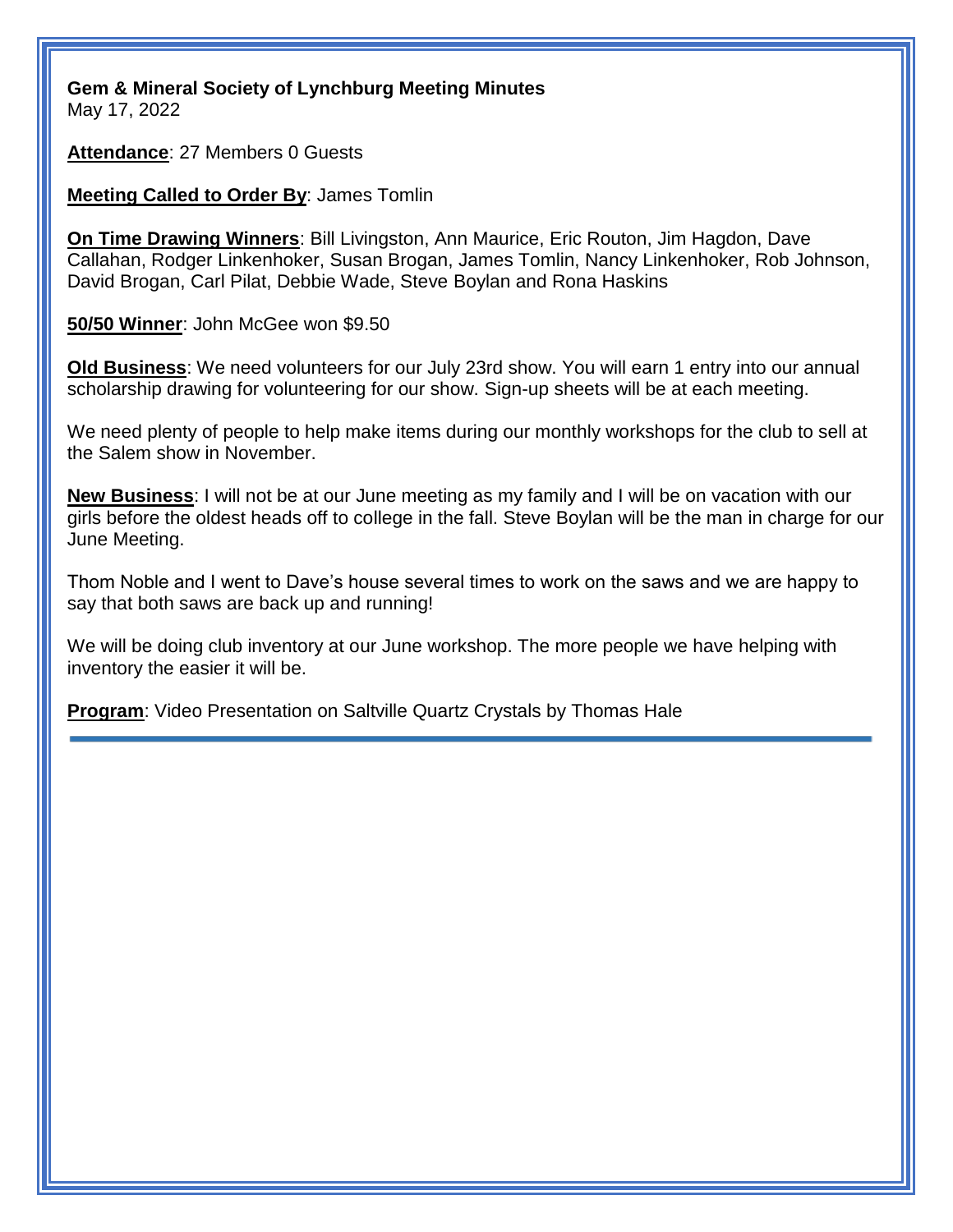### **Funny-side**

## Dinosaur Word Find

U I K D E Q H H M A U Z X Z P T X I B U Q F P A C H B Q N H M L I V M P V E O R E J M R T E O W V R S V X U I Z N Z X F Z A D D R V P B A A C U P Z V I D G X Z Q G L T L Y I T S G N E R C H Q P L J G Q Z I Z B B I N Y I W Z U O W W L W H R J X W G M G H A L T Q P A S D J R Y Q S Y M K I A Z T P L Y X M C N A T T I E U U U Q C A A Z V O P K O E E Y P I Z S Z P I O C A R T H J G S U Q S T X G F F L E A A F L W U N S O A U Q N D P N R A O J Q A G L E M C Z O V A O O V M E A T O E Y F U R S L N O O F S G C W Z N A M E X P Z S S D L P R S L O M S C Y J S P G N O F B W N U S E O I O B U O V E G U Y R O T P A R I C O L E V Z O U L K O S Q G W S R D E F Y R Y K S E I E W S Z T G V Y A R A Y S E U P K G Y S T E G O S A U R U S N N U K L T P B L A T A T A R C H A E O P T E R Y X R A O N O S M X S A N O D O N A U G I P L T Y X U R S T T A U T X O N Z D A R C L J B B K D Z W S R A I A H M T T J R F K N G E V P K B O R Q C I V U X R L J U W X P T R V K E Z C K Z K K T F Y G R A E B S O O S H S N O T N X W S G D Z A O X X U V C S W Y G H W X U E L B N K J M C I Z S H N S G I S K H A E P B Y Z K S L Z T A O L A N R L D D R B D C M V S W S O I R S U J X K R W U L J O B T E Z N T P O S P W P L J Y F A Q O O V R B I S S F O I H M T X E D F M A I P

ALLOSAURUS ANKYLOSAURUS APATOSAURUS ARCHAEOPTERYX TYRANNOSAURUSREX BRACHIOSAURUS IGUANODON MEGALOSAURUS TRICERATOPS UTAHRAPTOR COMPSOGNATHUS KENTROSAURUS STEGOSAURUS TROODON VELOCIRAPTOR